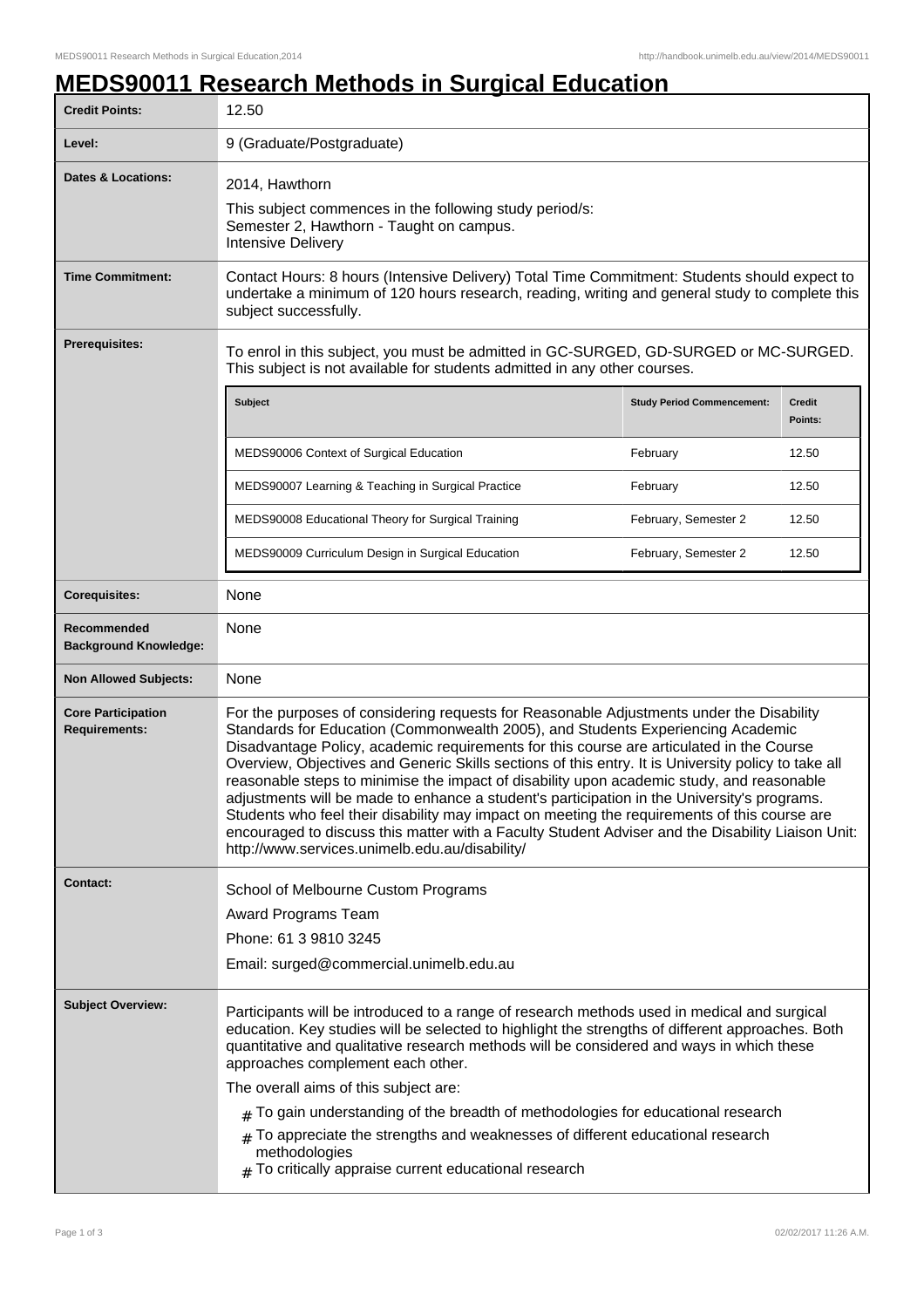| <b>Learning Outcomes:</b> | After completing the subject participants will be able to:                                                                                                                                           |  |
|---------------------------|------------------------------------------------------------------------------------------------------------------------------------------------------------------------------------------------------|--|
|                           | 1 Distinguish program evaluation from educational research                                                                                                                                           |  |
|                           | 2 Identify contemporary approaches to educational research                                                                                                                                           |  |
|                           | 3 Describe qualitative research methods used in surgical education<br>4 Describe quantitative research methods used in surgical research                                                             |  |
|                           | 5 Discuss challenges associated with conducting educational research                                                                                                                                 |  |
|                           | 6 Describe the importance of research in medical and surgical education                                                                                                                              |  |
|                           | 7 Outline human research ethics requirements for educational research<br>8 Define research questions based on your practice                                                                          |  |
|                           | 9 Outline appropriate research methodologies for the research                                                                                                                                        |  |
|                           | 10 Identify strengths and weaknesses of current educational research                                                                                                                                 |  |
| Assessment:               | Experiential exercise (Participate in simulated exercises in research methods) Hurdle                                                                                                                |  |
|                           | assessment on study day. The aim of this assessment is to ensure students 'experience'<br>a research method - (e.g. individual interview, focus group) highlighting strengths and                    |  |
|                           | weaknesses of the approach. Essay - 1000 words (mid semester) 20% The aim of this                                                                                                                    |  |
|                           | assessment is to provide students to reflect on a research method for educational research.                                                                                                          |  |
|                           | Students will be expected to draw on 'methodology' research to identify best practice. Research<br>proposal - 4,500 words (end semester) 80% The aim of this assessment is to provide students       |  |
|                           | with an opportunity to prepare a research proposal on a surgical educational project which                                                                                                           |  |
|                           | will enable judgement of their ability to identify and articulate a research question relevant to                                                                                                    |  |
|                           | surgical education, present a critique of current literature, locate their work in a theoretical<br>framework, select appropriate methods for study, present a Gantt chart or similar representation |  |
|                           | of a research schedule.                                                                                                                                                                              |  |
| <b>Prescribed Texts:</b>  | Reading materials online                                                                                                                                                                             |  |
| <b>Breadth Options:</b>   | This subject is not available as a breadth subject.                                                                                                                                                  |  |
|                           |                                                                                                                                                                                                      |  |
| <b>Fees Information:</b>  | Subject EFTSL, Level, Discipline & Census Date, http://enrolment.unimelb.edu.au/fees                                                                                                                 |  |
| <b>Generic Skills:</b>    | $#$ Understanding of the depth of supporting research available to assist in optimising graduate<br>teaching and learning                                                                            |  |
|                           | Study skills related to a range of educational methods                                                                                                                                               |  |
|                           | Academic reading skills<br>#                                                                                                                                                                         |  |
|                           | # Academic writing                                                                                                                                                                                   |  |
|                           | # Applying theory to practice                                                                                                                                                                        |  |
|                           | $#$ Reference manager skills                                                                                                                                                                         |  |
|                           | $#$ Work effectively within a small group                                                                                                                                                            |  |
|                           | $#$ Learn independently                                                                                                                                                                              |  |
| <b>Links to further</b>   | http://www.commercial.unimelb.edu.au/courses                                                                                                                                                         |  |
| information:              |                                                                                                                                                                                                      |  |
| Notes:                    | IT requirements:                                                                                                                                                                                     |  |
|                           | Participants will require access to the internet with a minimum connection speed of 256Kbps                                                                                                          |  |
|                           | to access course materials and to participate in on-line discussions and presentations forums.<br>Faster connection speeds are preferred. Participants will also need to verify that their internet  |  |
|                           | connection is configured to allow them to view streamed audio and video files. Test files will be                                                                                                    |  |
|                           | made available for students to test their connections.                                                                                                                                               |  |
|                           | Participants are expected to have a headset and microphone connected to their computer for<br>participation in on-line activities.                                                                   |  |
|                           | Participants will be expected to have access to the following Microsoft Office products to fully<br>participate:                                                                                     |  |
|                           | $#$ MS Word                                                                                                                                                                                          |  |
|                           | # MS Powerpoint                                                                                                                                                                                      |  |
|                           | All online applications will be web-based and no special software is required.                                                                                                                       |  |
| <b>Related Course(s):</b> | Graduate Diploma in Surgical Education                                                                                                                                                               |  |
|                           |                                                                                                                                                                                                      |  |